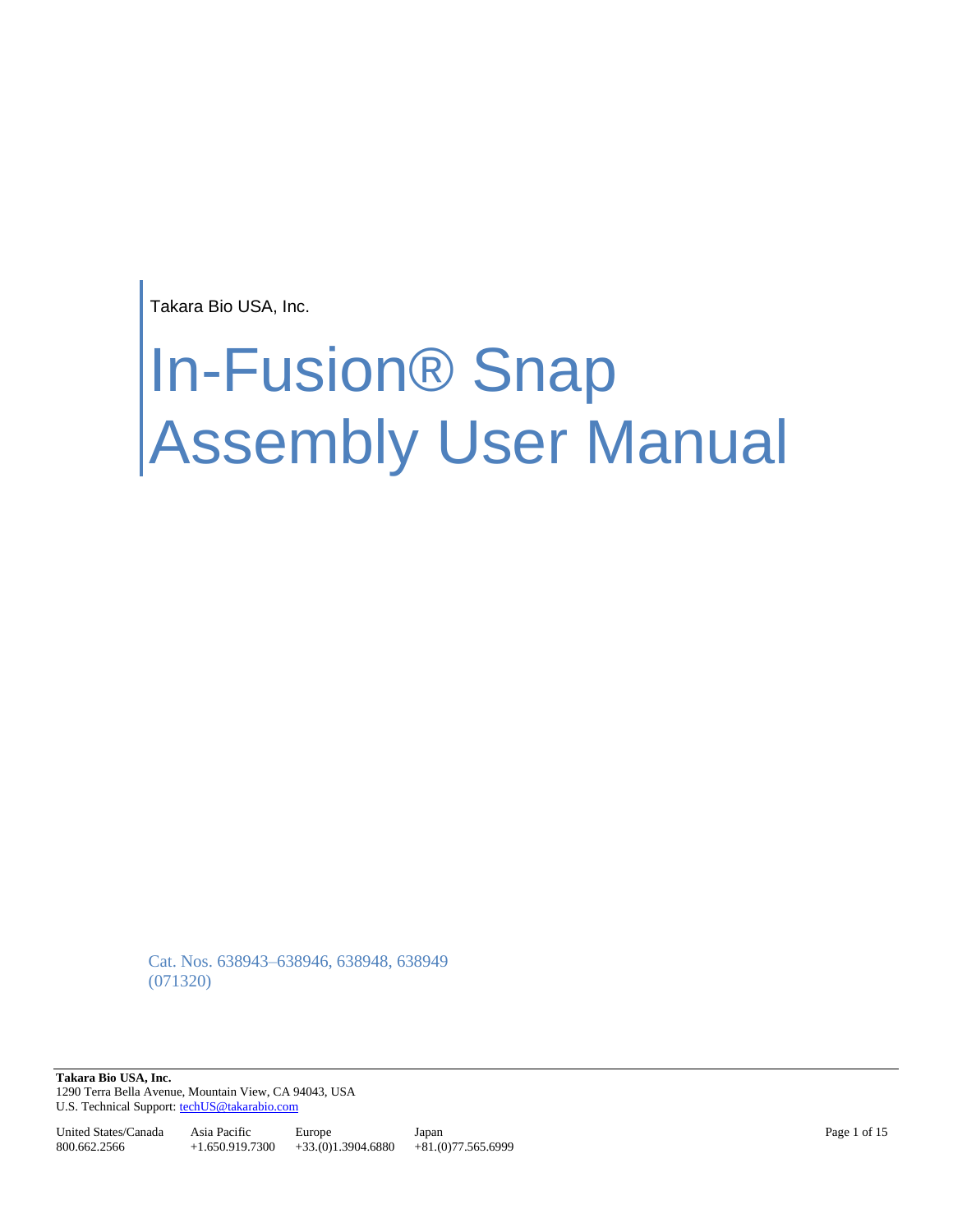# **Table of Contents**

| I.             |  |
|----------------|--|
| П.             |  |
| III.           |  |
|                |  |
| А.             |  |
| <b>B.</b>      |  |
| $\mathbf{C}$ . |  |
| D.             |  |
| V.             |  |
| A.             |  |
| <b>B.</b>      |  |
|                |  |
|                |  |
|                |  |
|                |  |
|                |  |
|                |  |

# **Table of Figures**

# **Table of Tables**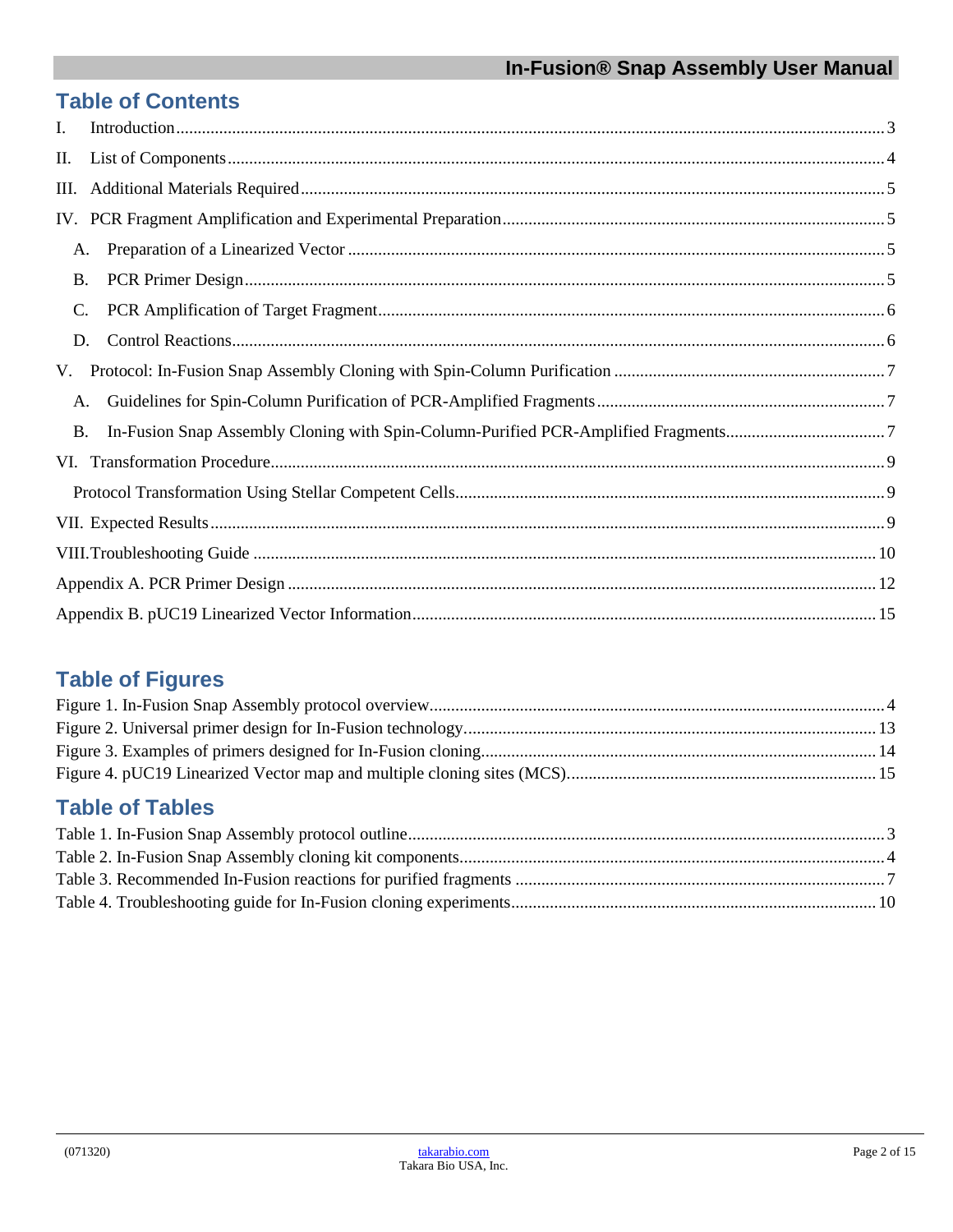## <span id="page-2-0"></span>**I. Introduction**

**In-Fusion Snap Assembly cloning kits** are designed for fast, directional cloning of one or more fragments of DNA into any vector. The cornerstone of In-Fusion cloning technology is our proprietary In-Fusion Enzyme, which fuses DNA fragments (e.g., PCR-generated inserts and linearized vectors) efficiently and precisely by recognizing 15-bp overlaps at their ends. These 15-bp overlaps can be engineered by designing primers for amplification of the desired sequences. In-Fusion Snap Assembly kits offer increased cloning efficiency over previous generations of In-Fusion kits, especially for long fragments, short oligonucleotides, and multiple fragments.

- **Clone any insert, into any location, within any vector you choose**
- **Efficiently clone a broad range of fragment sizes**
- **Clone multiple DNA fragments simultaneously into any vector in a single reaction**
- **No restriction digestion, phosphatase treatment, or ligation required**
- **Final constructs are seamless with no extra or unwanted base pairs**

The table below is a general outline of the protocol used for the In-Fusion Snap Assembly cloning kits. This outline is further illustrated in Figure 1. Please refer to the specified pages for details on performing each step.

#### <span id="page-2-1"></span>**Table 1. In-Fusion Snap Assembly protocol outline**

| <b>Step</b> | <b>Action</b>                                                                                                                                                                                                                    | <b>Pages</b> |
|-------------|----------------------------------------------------------------------------------------------------------------------------------------------------------------------------------------------------------------------------------|--------------|
|             | Select a base vector and identify the insertion site. Linearize the<br>vector by restriction enzyme digestion or inverse PCR and purify.                                                                                         | 5            |
| 2           | Design PCR primers for your gene of interest with 15-bp extensions<br>(5) that are complementary to the ends of the linearized vector.                                                                                           | 5            |
| 3           | Amplify your gene of interest with PrimeSTAR® Max DNA<br>Polymerase. Verify on an agarose gel that your target DNA has been<br>amplified and determine the integrity of the PCR product.                                         | 6            |
| 4           | Spin-column purify your PCR product.                                                                                                                                                                                             | 7            |
| 5           | Set up your In-Fusion Snap Assembly cloning reaction:<br>2 µl 5X In-Fusion Snap Assembly Master Mix<br>X µl Linearized vector<br>X µl Insert<br>$X \mu I$ dH <sub>2</sub> 0 to a total reaction volume of 10 $\mu I$ . Mix well. | $7 - 8$      |
| 6           | Incubate the reaction for 15 min at 50°C, then place on ice.                                                                                                                                                                     | 8            |
| 7           | Transform competent cells with 2.5 µl of the reaction mixture from<br>Step 6.                                                                                                                                                    | 9            |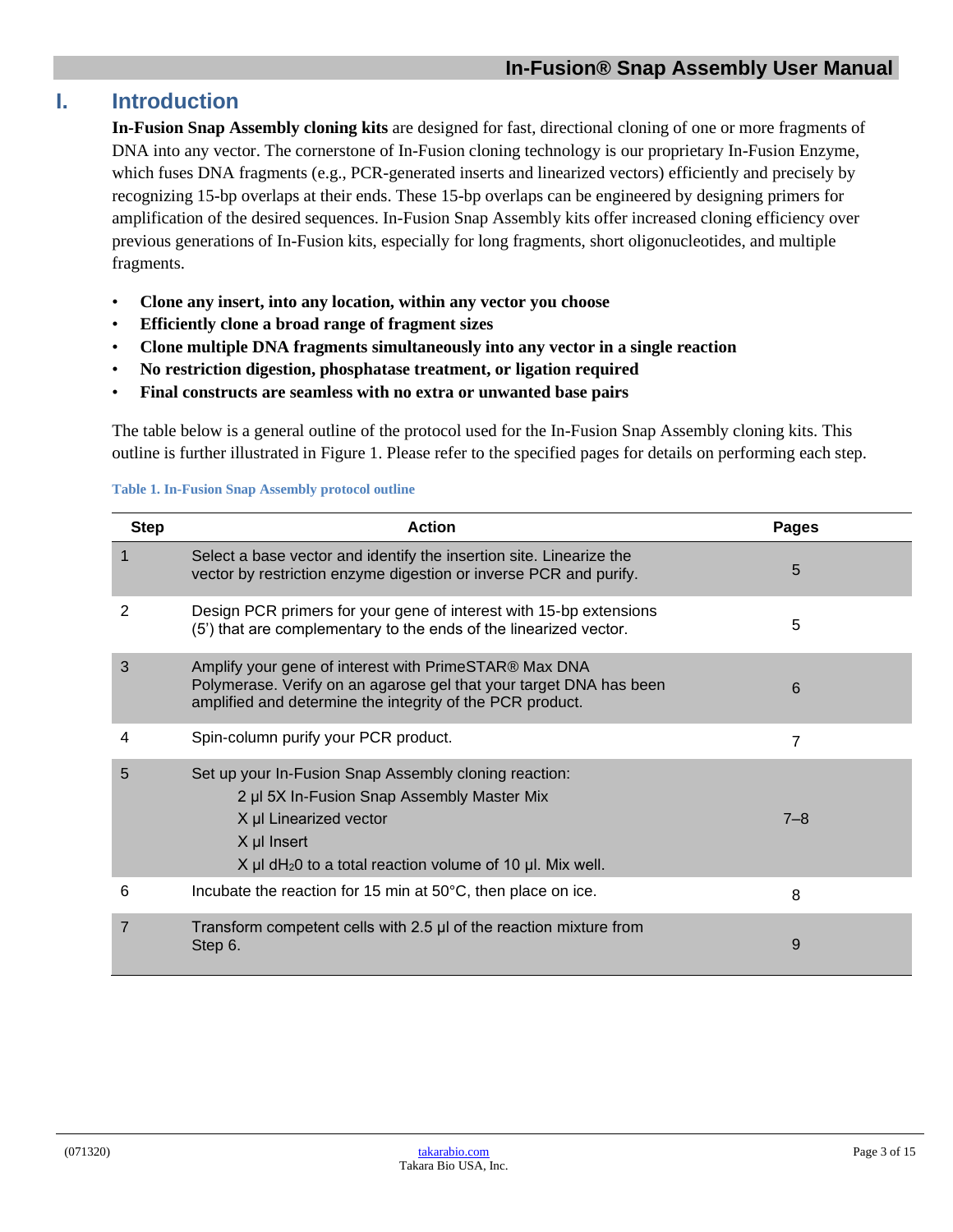

**Figure 1. In-Fusion Cloning protocol overview for both liquid and EcoDry™ formats.** In-Fusion Snap Assembly utilizes the same cloning protocol as previous liquid In-Fusion HD cloning kits.

#### <span id="page-3-1"></span><span id="page-3-0"></span>**II. List of Components**

All In-Fusion Snap Assembly cloning kits contain 5X In-Fusion Snap Assembly Master Mix, linearized pUC19 Control Vector (50 ng/μl), and 2 kb Control Insert (40 ng/μl).

Store all components at –20°C.

Please see the table below for more information on the components included in your kit.

<span id="page-3-2"></span>**Table 2. In-Fusion Snap Assembly cloning kit components.**

| <b>Product name</b>                                               | Cat.<br>No. | <b>Size</b>     | <b>NucleoSpin Gel</b><br>and PCR Clean-Up<br>included | Stellar™<br><b>Competent Cells</b><br>included | <b>PrimeSTAR Max</b><br><b>DNA Polymerase</b><br>included |
|-------------------------------------------------------------------|-------------|-----------------|-------------------------------------------------------|------------------------------------------------|-----------------------------------------------------------|
| <b>In-Fusion Snap</b><br><b>Assembly</b><br><b>Starter Bundle</b> | 638945      | 10 Rxns         | <b>Yes</b>                                            | <b>Yes</b>                                     | <b>Yes</b>                                                |
| <b>In-Fusion Snap</b><br><b>Assembly Value</b><br><b>Bundle</b>   | 638946      | 50 Rxns         | Yes                                                   | Yes                                            | <b>Yes</b>                                                |
|                                                                   | 638948      | 50 Rxns         | <b>No</b>                                             | <b>No</b>                                      | <b>No</b>                                                 |
| <b>In-Fusion Snap</b>                                             | 638949      | 250 Rxns        | No.                                                   | N <sub>o</sub>                                 | No.                                                       |
| <b>Assembly</b><br><b>Master Mix</b>                              | 638943      | <b>500 Rxns</b> | No                                                    | <b>No</b>                                      | <b>No</b>                                                 |
|                                                                   | 638944      | 1,000 Rxns      | No.                                                   | No                                             | No.                                                       |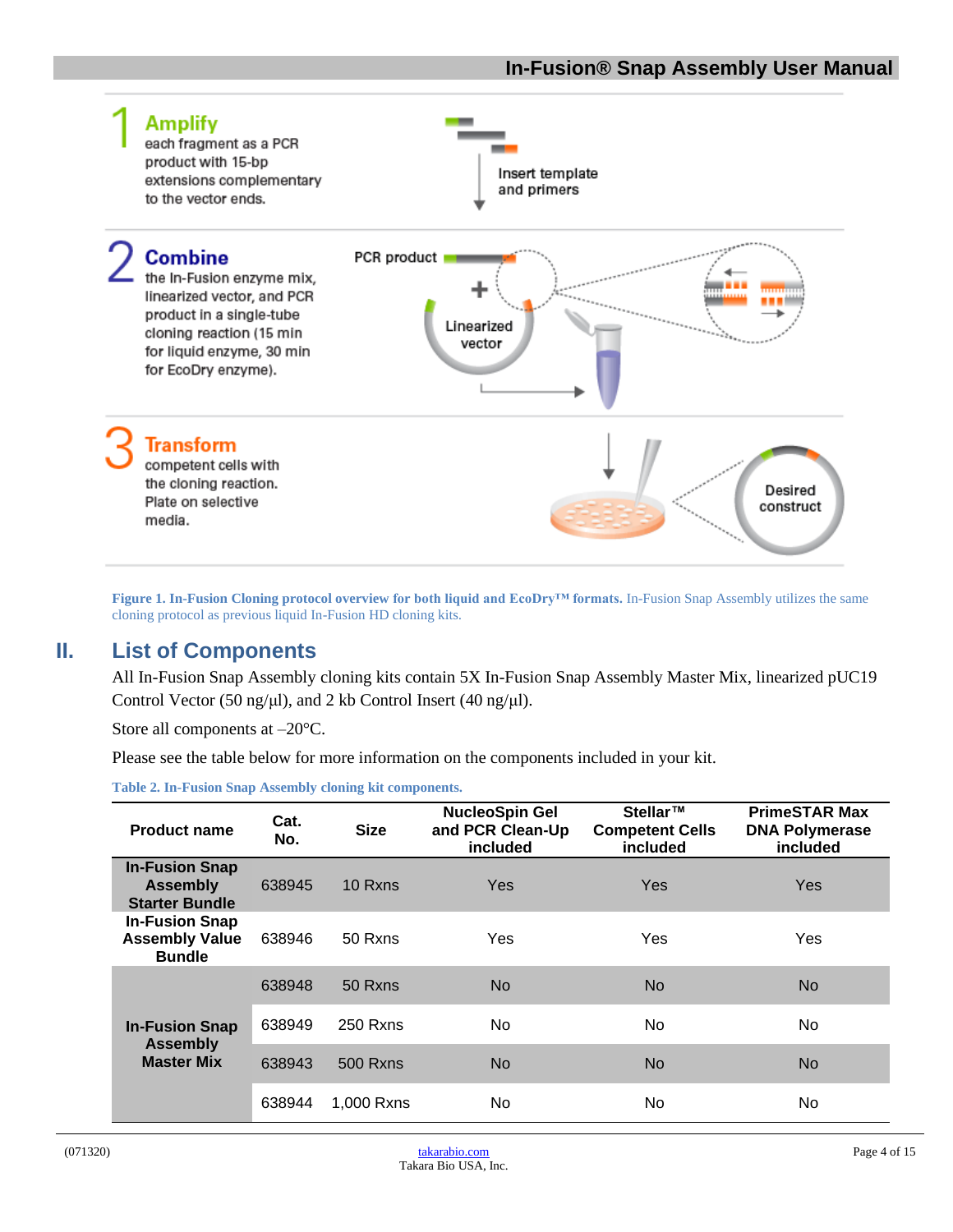## <span id="page-4-0"></span>**III. Additional Materials Required**

The following materials are required but not supplied:

- **Ampicillin** (100 mg/ml stock) **or other antibiotic** required for plating the In-Fusion reaction
- **LB (Luria-Bertani) medium** (pH 7.0)
- **LB/antibiotic plates**
- **SOC medium**

# <span id="page-4-2"></span><span id="page-4-1"></span>**IV. PCR Fragment Amplification and Experimental Preparation**

#### **A. Preparation of a Linearized Vector**

To achieve a successful In-Fusion reaction, you must first generate a linearized vector. The linearized vector can be generated using restriction enzymes (single or double digests) or by inverse PCR.

Due to differences in cutting efficiencies, different restriction enzymes will generate different amounts of background. Generally speaking, two different cut sites are better than one for cloning. Efficiency of digestion will always be better if the restriction sites do not overlap and have at least 5 bases between them. (This varies with each enzyme, but the majority digest at >90% efficiency in these conditions.) In addition, increasing the enzyme digestion time and the digestion reaction volume will reduce the background.

Recommendations for preparation of a linearized vector by restriction enzyme digestion:

- 1. Incubate your restriction digest as directed by the restriction enzyme supplier. For many enzymes, incubation for several hours can increase linearization and reduce background.
- 2. After digestion, purify the linearized vector using any available PCR purification kit. We recommend gel purification using the NucleoSpin Gel and PCR Clean-Up kit, sold separately (Cat. # 740609.10) and also included in the In-Fusion Snap Assembly Starter Bundle and Value Bundle (Cat. # 638945 and 638946, respectively).
- 3. [Control] Check the background of your vector by transforming competent cells with 5–10 ng of the linearized and purified vector, in the absence of In-Fusion cloning master mix. If the background is high, continue digesting the vector for a longer time after the addition of more restriction enzyme(s). Incubate 2 hr to overnight. Gel purify the remainder of the vector and transform again.

#### <span id="page-4-3"></span>**B. PCR Primer Design**

Our online Primer Design tool can easily design primers for amplification of insert fragments, compatible with either linearization method, as well as vector primers for linearization via inverse PCR: <https://www.takarabio.com/learning-centers/cloning/primer-design-and-other-tools>

If you would like more information about primer design, please refer to Appendix A.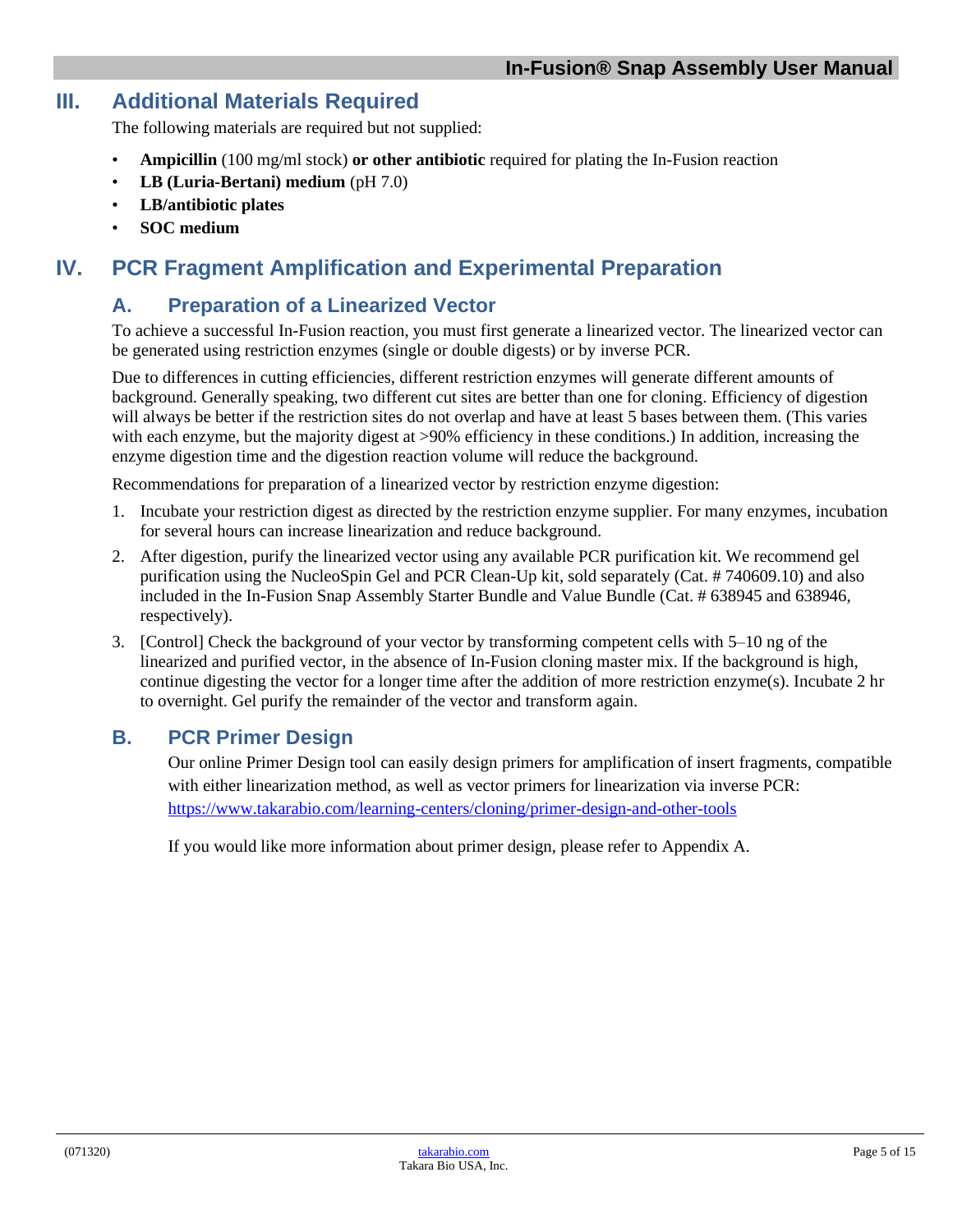## <span id="page-5-0"></span>**C. PCR Amplification of Target Fragment**

The In-Fusion Cloning method is not affected by the presence or absence of A-overhangs, so you can use any thermostable DNA polymerase for amplification, including proofreading enzymes. For the best results, we recommend using our **PrimeSTAR Max DNA Polymerase** (sold in In-Fusion Snap Assembly Starter and Value Bundles, and separately as Cat. No. R045A), which provides exceptionally accurate and efficient DNA amplification. The amount of time required for the extension step has been standardized, allowing amplification of large amounts of template DNA that would otherwise be difficult to amplify.

- **1. Amount of template to use with PrimeSTAR Max DNA Polymerase** (for a 25-μl reaction, with a 5 sec/kb extension time for genomic DNA, λ DNA, and plasmid DNA templates, or a 5–10 sec/kb extension time for cDNA templates)
	- Human genomic DNA 5 ng-100 ng
	- *E. coli* genomic DNA 100 pg–100 ng
	- $\lambda$  DNA  $10 \text{ pg} 100 \text{ ng}$
	- Plasmid DNA  $10 \text{ pg} 1 \text{ ng}$
	- cDNA  $\leq$  the equivalent of 25–125 ng total RNA\*

\*If you are amplifying from a pool of cDNA, the amount of template DNA required depends on the relative abundance of the target message in your mRNA population

- **2. PCR product sizes that can be obtained with PrimeSTAR Max DNA Polymerase** (with a 5 sec/kb extension time for genomic DNA and λ DNA templates, or a 5–10 sec/kb extension time for cDNA templates)
	- Human genomic DNA up to 6 kb
	- *E. coli* genomic DNA up to 10 kb
	- cDNA up to 6 kb
	- $\lambda$  DNA up to 15 kb
- **3. Analysis of PCR products:** When PCR cycling is complete, use an agarose gel to confirm that you have obtained a single DNA fragment and to estimate the concentration of your PCR product. Quantify the amount of DNA by measuring against a known standard or DNA mass ladder run on the same gel.

#### <span id="page-5-1"></span>**D. Control Reactions**

When using an In-Fusion kit for the first time, we strongly recommend that you perform the positive and negative control reactions in parallel with your In-Fusion Cloning reaction. The positive control should consist of a circular vector of known concentration (competent cells should give  $>2 \times 10^8$  cfu/μg), and the negative control should consist of a known amount of your linearized vector (see Section VII for Expected Results). Performing the control reactions will verify that the system is working properly. The 2-kb Control Insert included in the In-Fusion Snap Assembly cloning kits has already been purified, so there is no need for further treatment prior to the cloning reaction.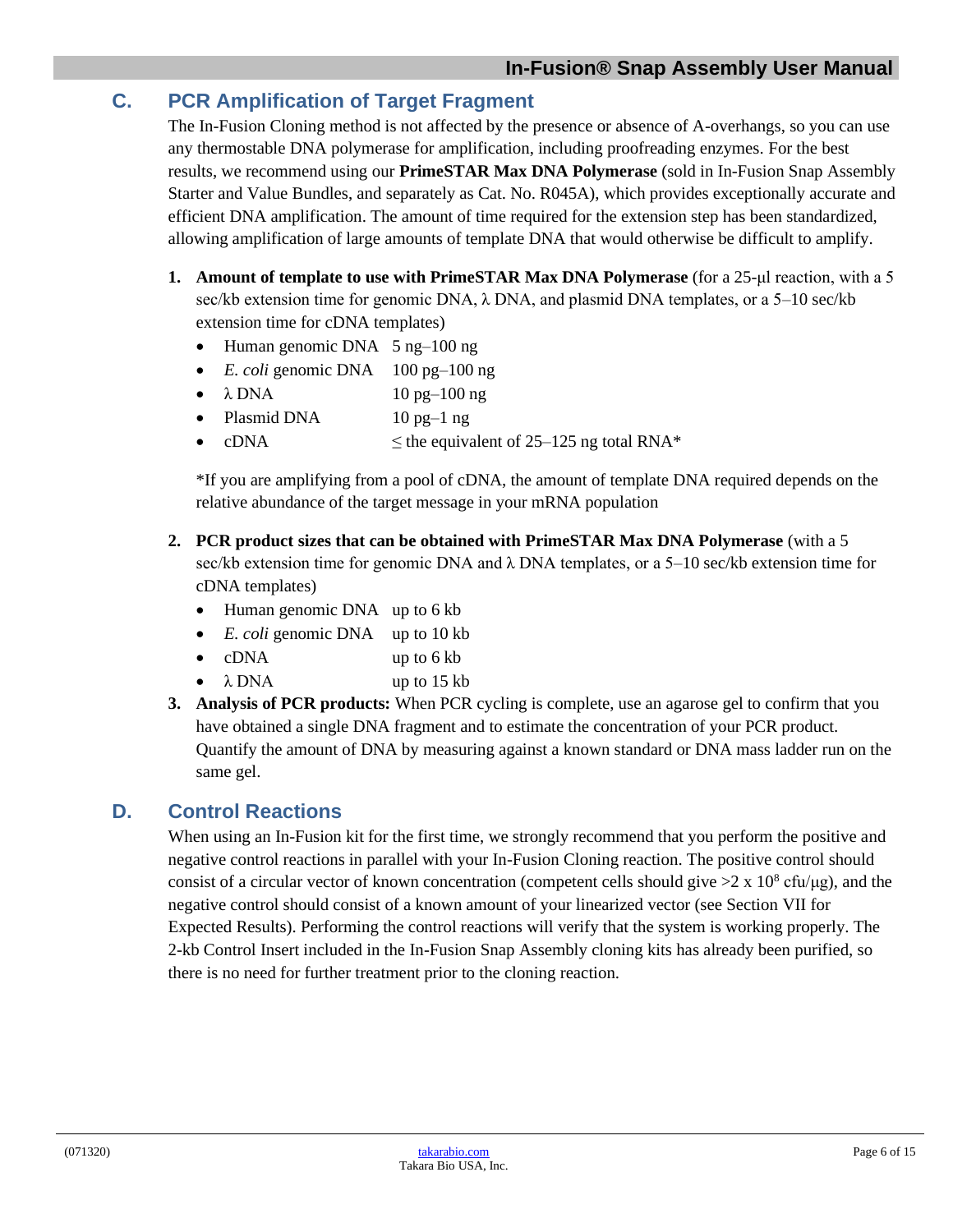## <span id="page-6-1"></span><span id="page-6-0"></span>**V. Protocol: In-Fusion Snap Assembly Cloning with Spin-Column Purification**

## **A. Guidelines for Spin-Column Purification of PCR-Amplified Fragments**

Following PCR, verify by agarose gel electrophoresis that your target fragment has been amplified. If a single band of the desired size is obtained, you can **EITHER** spin-column purify (see protocol below) **OR** treat your PCR product with Cloning Enhancer (**not described in this document. Please refer to the Cloning Enhancer user manual**). However, if non-specific background or multiple bands are visible on your gel, isolate your target fragment by gel extraction, then spin-column purify. If you use PCR to amplify your vector and insert and you obtain both a PCR-amplified vector AND PCR-amplified fragment(s) without nonspecific background, you can use the Cloning Enhancer protocol.

- 1. If nonspecific background bands are observed on an agarose gel, isolate your target fragment by gel extraction, then spin-column purify.
- 2. Spin-column purify your PCR product (e.g., insert) by using a silica-based purification system, following the manufacturer's protocol. We recommend the NucleoSpin Gel and PCR Clean-Up kit, sold separately (Cat. # 740609.10) and also included in the In-Fusion Snap Assembly Starter Bundle and Value Bundle (Cat. # 638945 and 638946, respectively). During purification, avoid nuclease contamination and exposure of the DNA to UV light for long periods of time.
- 3. After purification, proceed with the In-Fusion Cloning Procedure for Spin Column-Purified PCR Fragments (Section V.B).

# <span id="page-6-2"></span>**B. In-Fusion Snap Assembly Cloning with Spin-Column-Purified PCR-Amplified Fragments**

In general, good cloning efficiency is achieved when using 50–200 ng of vector and inserts respectively, regardless of their lengths. More is not better. If the size of the PCR fragment is shorter than 0.5 kb, maximum cloning efficiency may be achieved by using less than 50 ng of fragment.

| <b>Reaction component</b>                                                                                | <b>Cloning reaction</b>   | <b>Negative control</b><br>reaction | <b>Positive control</b><br>reaction     |  |
|----------------------------------------------------------------------------------------------------------|---------------------------|-------------------------------------|-----------------------------------------|--|
| <b>Purified PCR fragment</b>                                                                             | 10 $-200$ ng <sup>*</sup> |                                     | $2 \mu$ of $2 \kappa$<br>control insert |  |
| Linearized vector                                                                                        | $50 - 200$ ng**           | $1\mu$                              | 1 µl of pUC19<br>control vector         |  |
| 5X In-Fusion Snap Assembly<br><b>Master Mix</b>                                                          | $2 \mu$                   | $2 \mu$                             | $2 \mu$                                 |  |
| Dejonized Water                                                                                          | to 10 $\mu$               | to $10 \mu$                         | to 10 $\mu$                             |  |
| *<0.5 kb: 10-50 ng, 0.5 to 10 kb: 50-100 ng, >10 kb: 50-200 ng<br>**<10 kb: 50-100 ng, >10 kb: 50-200 ng |                           |                                     |                                         |  |

<span id="page-6-3"></span>

|  | <b>Table 3. Recommended In-Fusion reactions for purified fragments</b> |  |  |  |
|--|------------------------------------------------------------------------|--|--|--|
|  |                                                                        |  |  |  |

In general, for optimal results under standard conditions use an insert to vector ratio of 2:1. Molar ratio recommendations for specific cloning applications are listed below.

• When performing a cloning reaction with more than two fragments (including the linearized vector), the molar ratio of each of the multiple inserts should be 2:1 with regards to the linearized vector, i.e., two moles of each insert for each mole of linearized vector. The molar ratio of two inserts with one vector should be 2:2:1. For more details, please read the In-Fusion Snap Assembly [Multiple-Insert Cloning Protocol-At-A-Glance.](https://www.takarabio.com/resourcedocument/x111003)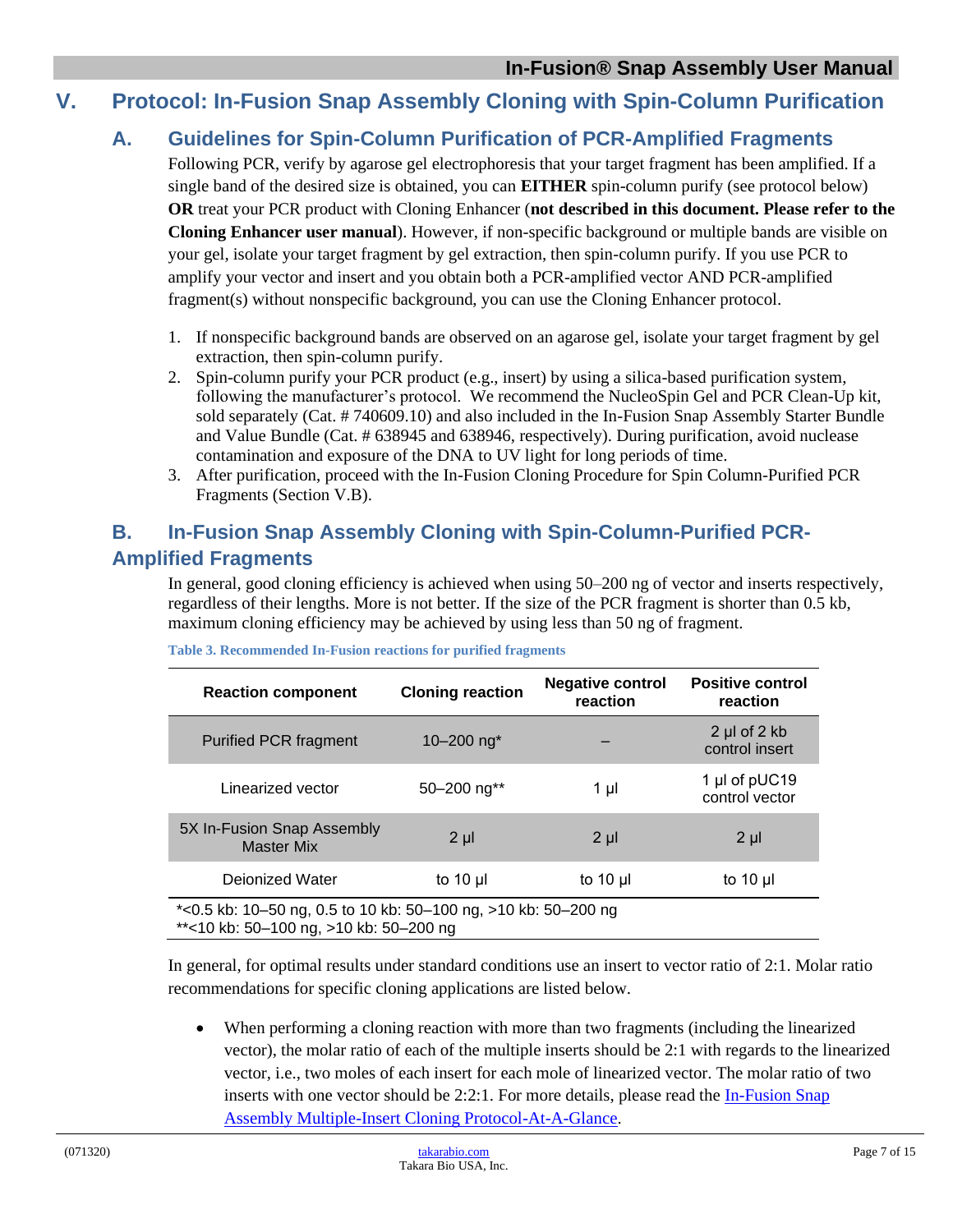- If your purified PCR insert is large with respect to your linearized vector, we recommend a molar ratio of 1:1.
- For cloning of small DNA fragments (between 150 bp and 350 bp), the suggested insert to vector molar ratio is 3–5:1
- For cloning of short synthetic oligos (between 50 bp and 150 bp), the suggested oligo to vector molar ratio is 5–15:1. Depending on the oligo length, the optimal molar ratio must be determined empirically.

For more detailed guidelines on molar ratios please see the "Tips" subsection under "FAQs" on our In-Fusion Cloning tips and FAQs page:

<https://www.takarabio.com/learning-centers/cloning/in-fusion-cloning-faqs>

**NOTE:** A molar ratio calculator is included in our online cloning tools. It currently supports cloning reactions with one insert and one vector:

[https://www.takarabio.com/learning-centers/cloning/primer-design-and-other-tools/in-fusion-molar-ratio](https://www.takarabio.com/learning-centers/cloning/primer-design-and-other-tools/in-fusion-molar-ratio-calculator)**[calculator](https://www.takarabio.com/learning-centers/cloning/primer-design-and-other-tools/in-fusion-molar-ratio-calculator)** 

#### 1. **Set up the In-Fusion Snap Assembly cloning reaction:**

| $2 \mu$              | 5X In-Fusion Snap Assembly<br>Master Mix |
|----------------------|------------------------------------------|
| $x \mu$ <sup>*</sup> | Linearized vector                        |
| x µl*                | <b>Purified PCR fragment</b>             |
| x µl                 | $dH2O$ (as needed)                       |
|                      |                                          |

10 μl Total volume

\* For reactions with larger combined volumes of vector and PCR insert (>7 μl of vector + insert), double the amount of enzyme premix, and add  $dH_20$  for a total volume of 20  $\mu$ l.

- 2. Adjust the total reaction volume to 10  $\mu$  using deionized H<sub>2</sub>O and mix the reaction.
- 3. Incubate the reaction for **15 min at 50 °C**, then place on ice.

**NOTE:** The In-Fusion reaction is completed within the required 15-min incubation. Longer incubation times do NOT increase cloning efficiency, even with multiple-insert cloning reactions.

4. Continue to the Transformation Procedure (Section VI). You can store the cloning reactions at  $-20$ °C until you are ready.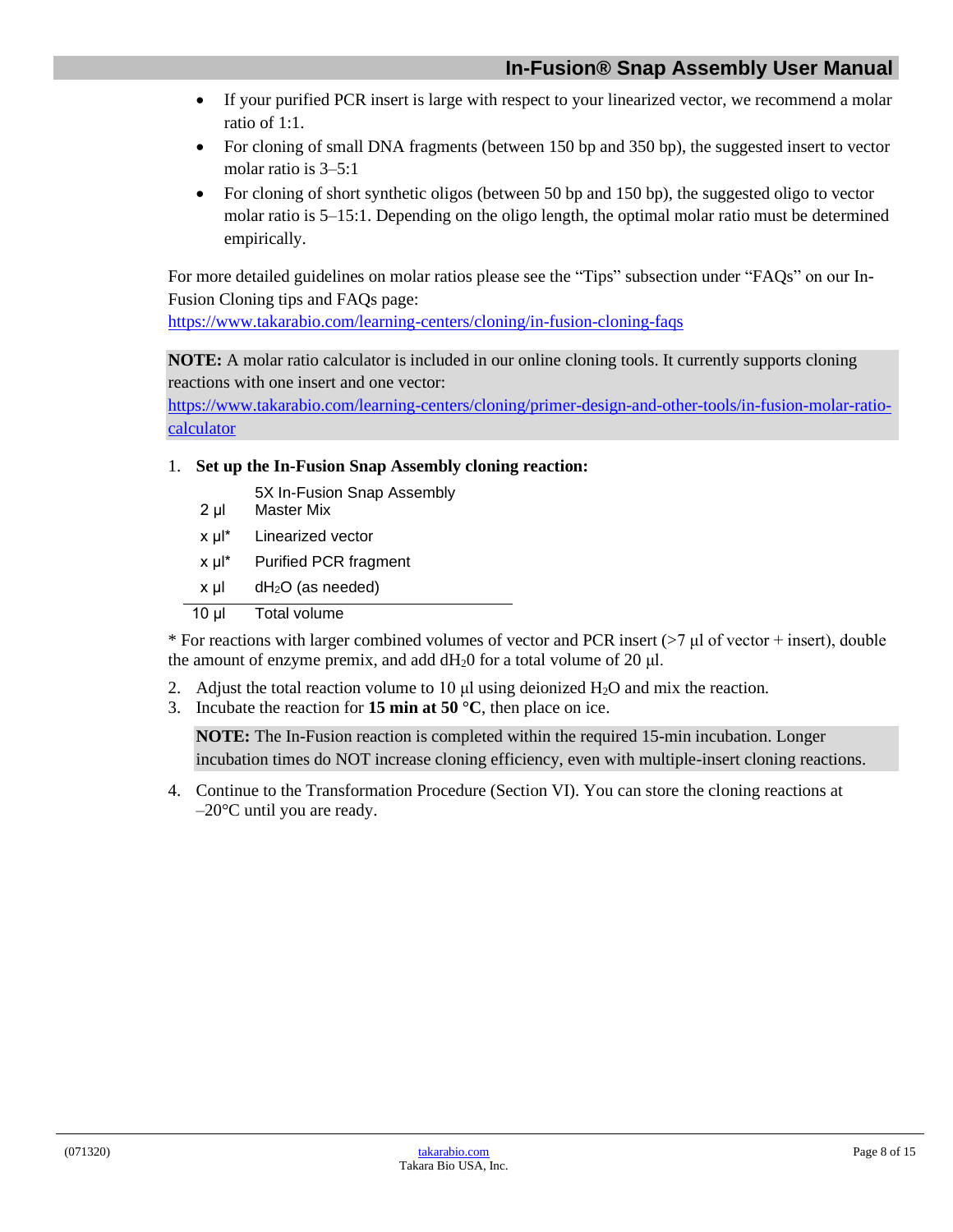#### <span id="page-8-1"></span><span id="page-8-0"></span>**VI. Transformation Procedure**

#### **Protocol Transformation Using Stellar Competent Cells**

The following protocol has been optimized for transformation using Stellar Competent Cells, sold as a part of In-Fusion Snap Assembly Starter and Value Bundles and separately in several formats. If you are not using Stellar Competent Cells, follow the transformation protocol provided with your cells, but you may need to dilute the In-Fusion reaction mixture prior to transformation to increase cloning efficiency (See Table 4, Troubleshooting Guide). We strongly recommend the use of competent cells with a transformation efficiency  $\geq 1 \times 10^8$  cfu/ug.

For complete information on the handling of Stellar Competent Cells, please see the full [Protocol.](http://www.takarabio.com/resourcedocument/x33081)

- 1. Thaw Stellar Competent Cells on ice just before use. After thawing, mix gently to ensure even distribution, and then move 50 µl of competent cells into a 14-ml round-bottom tube (Falcon tube). Do not vortex.
- 2. Add 2.5 µl of the In-Fusion reaction mixture to the competent cells.

**IMPORTANT: DO NOT add more than 5 μl of the reaction to 50 μl of competent cells. MORE IS NOT BETTER.** Using too much of the reaction mixture inhibits the transformation.

- 3. Place the tubes on ice for 30 min.
- 4. Heat shock the cells for exactly 45 sec at 42°C.
- 5. Place tubes on ice for 1–2 min.
- 6. Add SOC medium to bring the final volume to 500 µl. SOC medium should be warmed to 37°C before using.
- 7. Incubate by shaking (160–225 rpm) for 1 hr at 37°C.
- 8. Place 1/100–1/5 of each transformation reaction into separate tubes and bring the volume to 100 μl with SOC medium. Spread each diluted transformation reaction on a separate LB plate containing an antibiotic appropriate for the cloning vector (i.e., the control vector included with the kit requires 100  $\mu$ g/ml of ampicillin).

**NOTE:** For cloning reactions with more than two fragments, we recommend plating a larger volume (1/5–1/3) of each transformation reaction).

- 9. Centrifuge the remainder of each transformation reaction at 6,000 rpm for 5 min. Discard the supernatant and resuspend each pellet in 100 μl fresh SOC medium. Spread each sample on a separate LB plate containing the appropriate antibiotic. Incubate all of the plates overnight at 37°C.
- 10. The next day, pick individual isolated colonies from each experimental plate. Isolate plasmid DNA using a standard method of your choice (e.g. miniprep). To determine the presence of an insert, analyze the DNA by restriction digestion or PCR screening.

# <span id="page-8-2"></span>**VII. Expected Results**

The positive control plates typically develop several hundred colonies when using cells with a minimum transformation efficiency of **1 x 10<sup>8</sup> cfu/μg**. The negative control plates should have few colonies.

The number of colonies on your experimental plates will depend on the amount and purity of the PCR product and linearized vector used for the In-Fusion cloning reaction.

- The presence of a low number of colonies on both plates—typically, a few dozen colonies is indicative of either transformation with too much of the reaction, or poor DNA/primer quality.
- The presence of many (hundreds) of colonies on the negative control is indicative of incomplete vector linearization.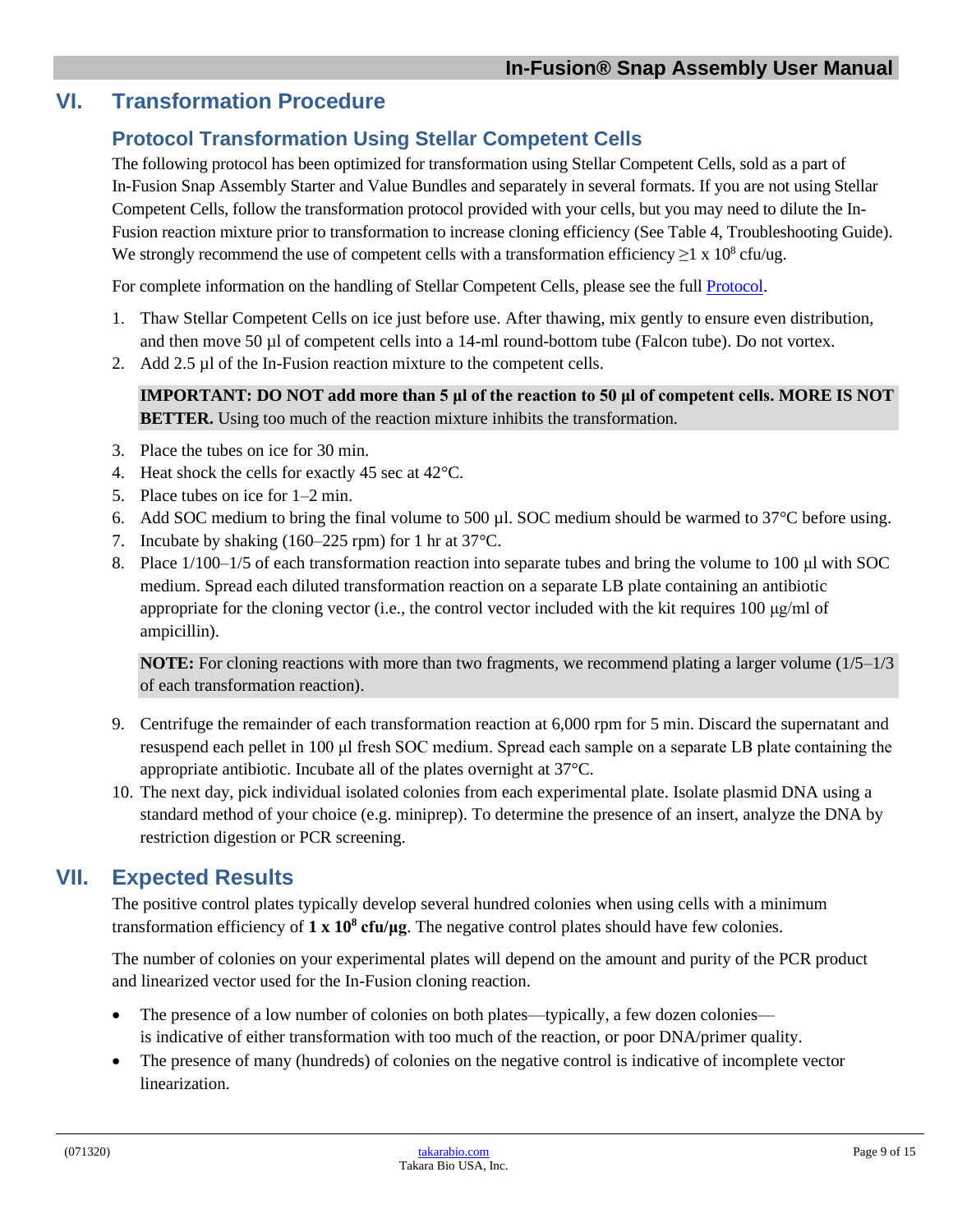## <span id="page-9-0"></span>**VIII. Troubleshooting Guide**

If you do not obtain the expected results, use the following guide to troubleshoot your experiment. To confirm that your kit is working properly, perform the control reactions.

**NOTE:** Many troubleshooting topics are covered in our online In-Fusion Cloning tips and FAQs: <https://www.takarabio.com/learning-centers/cloning/in-fusion-cloning-faqs>

<span id="page-9-1"></span>**Table 4. Troubleshooting guide for In-Fusion cloning experiments**

| A. No or Few Colonies Obtained from Transformation |                                                                                                 |                                                                                                                                                                                                                                                                                                                                                                                           |  |  |
|----------------------------------------------------|-------------------------------------------------------------------------------------------------|-------------------------------------------------------------------------------------------------------------------------------------------------------------------------------------------------------------------------------------------------------------------------------------------------------------------------------------------------------------------------------------------|--|--|
| <b>Description of 0</b><br>problem                 | <b>Possible explanation</b>                                                                     | <b>Solution</b>                                                                                                                                                                                                                                                                                                                                                                           |  |  |
|                                                    | Transformed with too<br>much In-Fusion<br>reaction                                              | Do not add more than 5 $\mu$ of the In-Fusion reaction to 50 $\mu$ of<br>competent cells (see Section VI for details).                                                                                                                                                                                                                                                                    |  |  |
| Low<br>transformation                              | Competent cells are<br>sensitive to the<br>In-Fusion enzyme                                     | If your cloning efficiency is low, you may obtain better results<br>if you dilute the reaction. For some cell strains, it may be better<br>to dilute the In-Fusion reaction with TE buffer 5-10 times prior<br>to transformation (add 40-90 µl of TE buffer to 10 µl of<br>In-Fusion reaction).                                                                                           |  |  |
| efficiency                                         | Bacteria were not<br>competent                                                                  | Check transformation efficiency. You should obtain $\geq 1 \times 10^8$<br>cfu/µg; otherwise use fresh competent cells.                                                                                                                                                                                                                                                                   |  |  |
|                                                    | Regions of homology<br>were not long enough<br>for efficient cloning of<br>>2 fragments at once | Increase homologous region of primers from 15 bp to 20 bp.                                                                                                                                                                                                                                                                                                                                |  |  |
|                                                    | Low DNA concentration<br>in reaction                                                            | It is imperative to obtain the highest DNA concentration<br>possible in your In-Fusion reaction. Either the amount of vector<br>or the amount of PCR fragment was too low. We recommend<br>using between 50 ng and 200 ng of vector, depending on its<br>size (see Table 3).                                                                                                              |  |  |
| Low quality DNA<br>fragments                       | Gel purification<br>introduced<br>contaminants                                                  | If your fragment was gel purified, it is imperative to obtain the<br>highest DNA concentration possible in your In-Fusion reaction.<br>The total volume of purified vector and insert should not exceed<br>5 µl.<br>If possible, optimize your PCR amplification reactions such that<br>you generate pure PCR products and use Cloning Enhancer<br>instead (see Section V.A for details). |  |  |
|                                                    | Suboptimal PCR<br>product                                                                       | Repeat PCR amplification and purify product using a different<br>method of purification. Alternatively, perform phenol:chloroform<br>extraction on your original PCR product, followed by ethanol<br>precipitation.                                                                                                                                                                       |  |  |
|                                                    | Primer sequences are<br>incorrect                                                               | Check primer sequences to ensure that they provide 15 bases<br>of homology with the region flanking the insertion site (see<br>Section IV).                                                                                                                                                                                                                                               |  |  |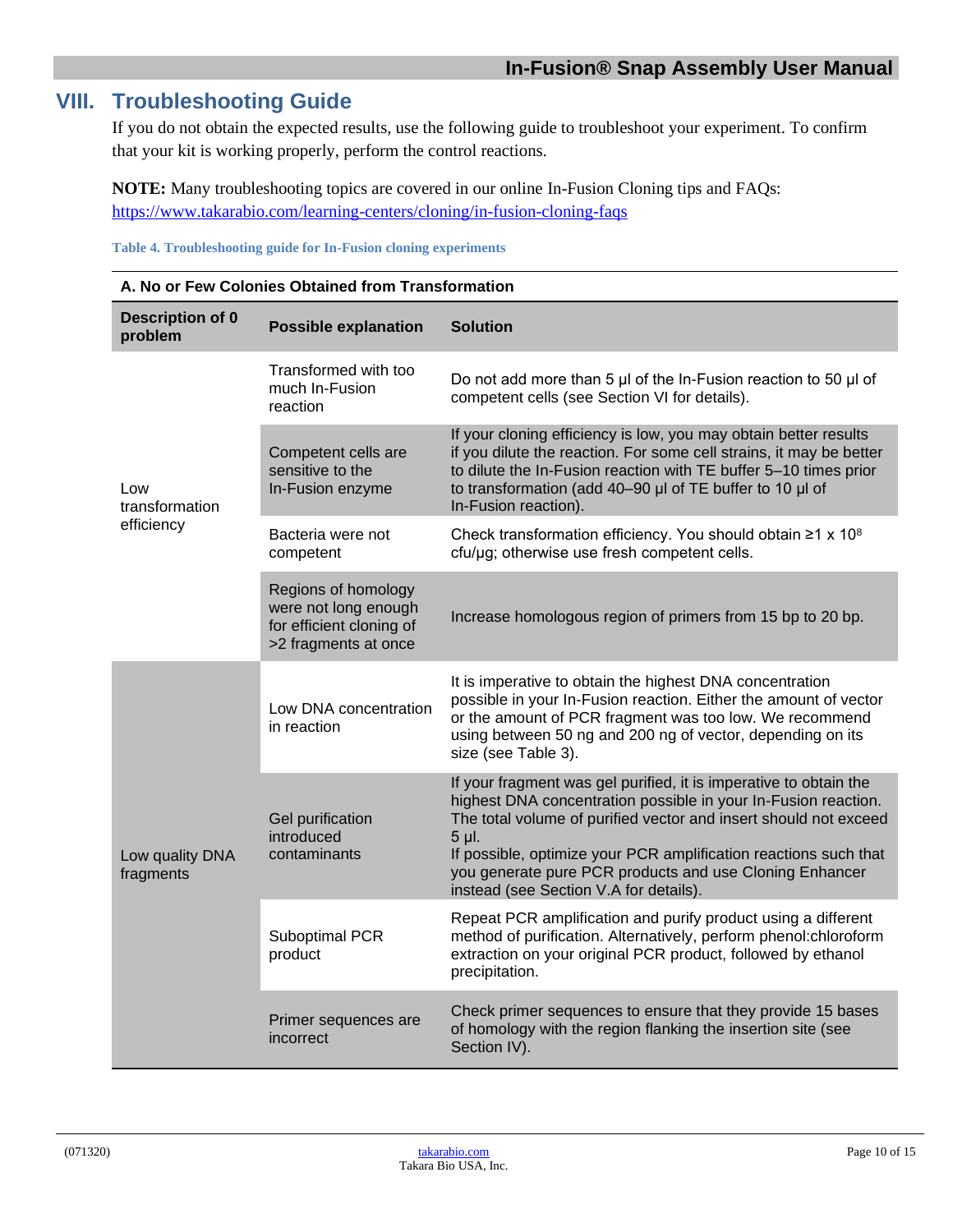| <b>Description of</b><br>problem                        | <b>Possible explanation</b>                                                             | <b>Solution</b>                                                                                                                                                                                                                                                                                                                                                                                                                          |  |
|---------------------------------------------------------|-----------------------------------------------------------------------------------------|------------------------------------------------------------------------------------------------------------------------------------------------------------------------------------------------------------------------------------------------------------------------------------------------------------------------------------------------------------------------------------------------------------------------------------------|--|
|                                                         | Incomplete linearization<br>of your vector                                              | It is important to remove any uncut vector prior to use in the In-<br>Fusion reaction. If necessary, recut your vector and gel purify.                                                                                                                                                                                                                                                                                                   |  |
| Large numbers of<br>colonies obtained<br>with no insert | Contamination of<br>In-Fusion reaction by<br>plasmid with same<br>antibiotic resistance | If your insert was amplified from a plasmid, closed circular DNA<br>may have carried through purification and contaminated the<br>cloning reaction:<br>To ensure the removal of any plasmid contamination, we<br>recommend linearizing the template DNA before performing<br>PCR.<br>If you spin-column purify your insert, treating the PCR product<br>with DpnI before purification will help to remove contaminating<br>template DNA. |  |
|                                                         | Plates too old or<br>contained incorrect<br>antibiotic                                  | Be sure that your antibiotic plates are fresh (<1 month old).<br>Check the antibiotic resistance of your fragment.                                                                                                                                                                                                                                                                                                                       |  |
| <b>C. Clones Contained Incorrect Insert</b>             |                                                                                         |                                                                                                                                                                                                                                                                                                                                                                                                                                          |  |
| Large number of<br>colonies contain<br>incorrect insert | Your PCR product<br>contained non-specific<br>sequences                                 | If your PCR product is not a single distinct band, then it may be<br>necessary to gel purify the PCR product to ensure cloning of<br>the correct insert. See Section VLA for more information.                                                                                                                                                                                                                                           |  |

#### **B. Large Numbers of Colonies Contained No Insert**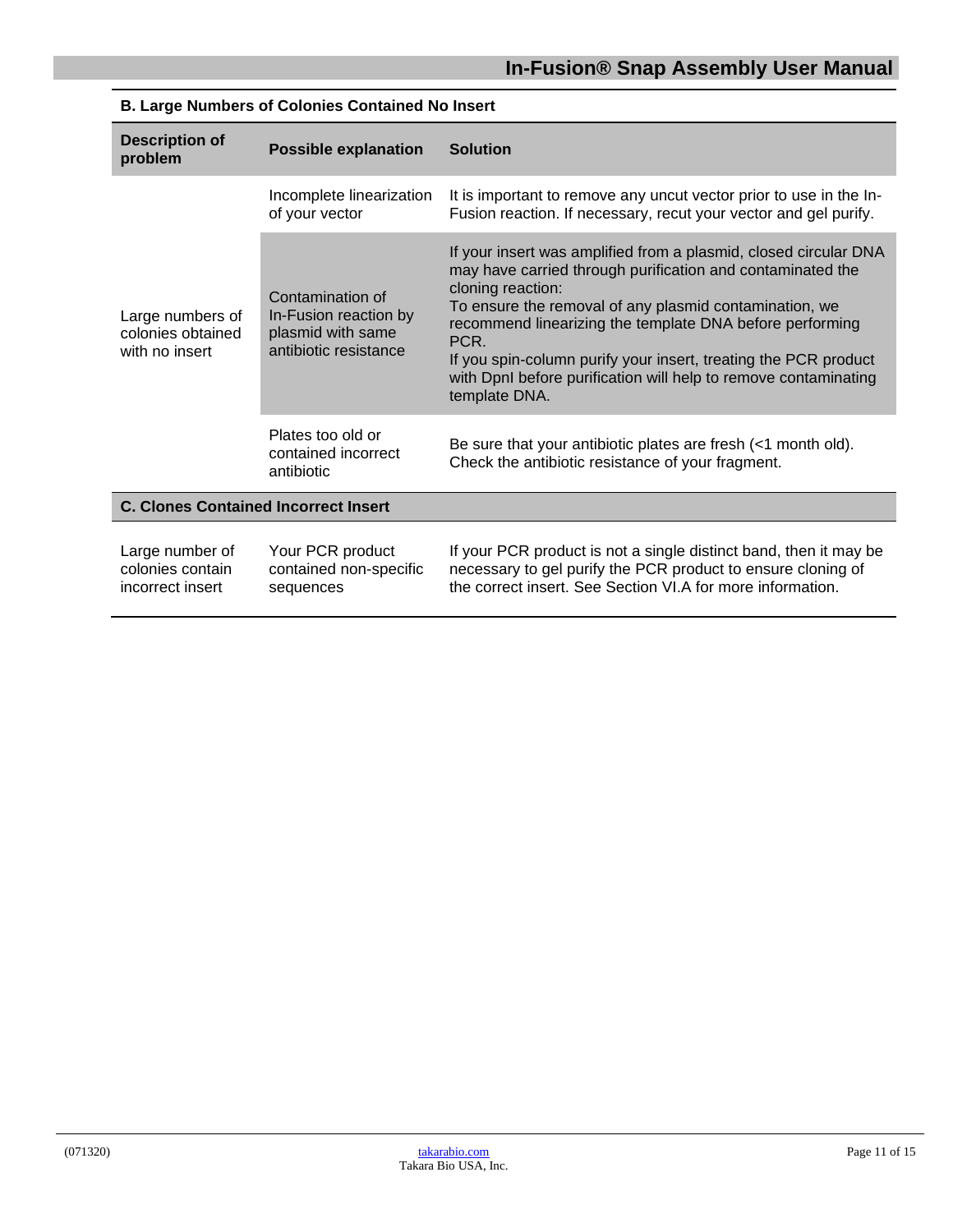# <span id="page-11-0"></span>**Appendix A. PCR Primer Design**

In-Fusion allows you to join two or more fragments (e.g., vector and insert or multiple fragments) as long as they share 15 bases of homology at each end. This homology is achieved through primers designed specifically for your experiment. Figure 2 outlines the guidelines for primer design discussed below and Figure 3 gives specific examples of In-Fusion PCR primers.

1. The 5' end of each primer must contain 15 bases that are homologous to 15 bases at one end of the DNA fragment to which it will be joined (i.e., the vector or another insert).

**NOTE:** When joining more than two fragments (including the linearized vector), we strongly recommend increasing the homologous region to 20 bp. We have found that this modification yields 5- to 7-fold more transformant colonies, while still maintaining high cloning accuracy. This increase in the length of sequence homology is not detrimental to any standard cloning applications. For more details, please read the In-Fusion [Snap Assembly Multiple-Insert Cloning Protocol-At-A-Glance.](https://www.takarabio.com/resourcedocument/x111003)

- 2. The 3' portion of each primer should:
	- be gene-specific.
	- be between  $18-25$  bases in length, and have a GC-content between  $40-60\%$ .
	- have a melting temperature  $(T_m)$  between 58–65°C. The  $T_m$  difference between the forward and reverse primers should be  $\leq 4^{\circ}C$ , or you will not get good amplification.

**NOTE:** The  $T_m$  should be calculated based upon the 3' (gene-specific) end of the primer, and NOT the entire primer. If the calculated  $T_m$  is too low, increase the length of the gene-specific portion of the primer until you reach a  $T_m$  of between 58–65 $\degree$ C.

- not contain identical runs of nucleotides. The last five nucleotides at the 3' end of each primer should contain no more than two guanines (G) or cytosines (C).
- 3. Avoid complementarity within each primer to prevent hairpin structures, and between primer pairs to avoid primer dimers.
- 4. You can perform a BLAST search to determine if the 3' portion of each primer is unique and specific (at **www.ncbi.nlm.nih.gov/BLAST/**).
- 5. We provide an online tool that simplifies In-Fusion PCR primer design for all possible In-Fusion Cloning reactions:

<https://www.takarabio.com/learning-centers/cloning/primer-design-and-other-tools>

6. We generally use desalted oligonucleotide primers in PCR reactions. However, primer quality can depend on the vendor and varies from lot to lot. If your primer quality is particularly poor (i.e., has many premature termination products), or your primers are longer than 45 nucleotides, they may need to be PAGE purified; however, we usually find this is unnecessary.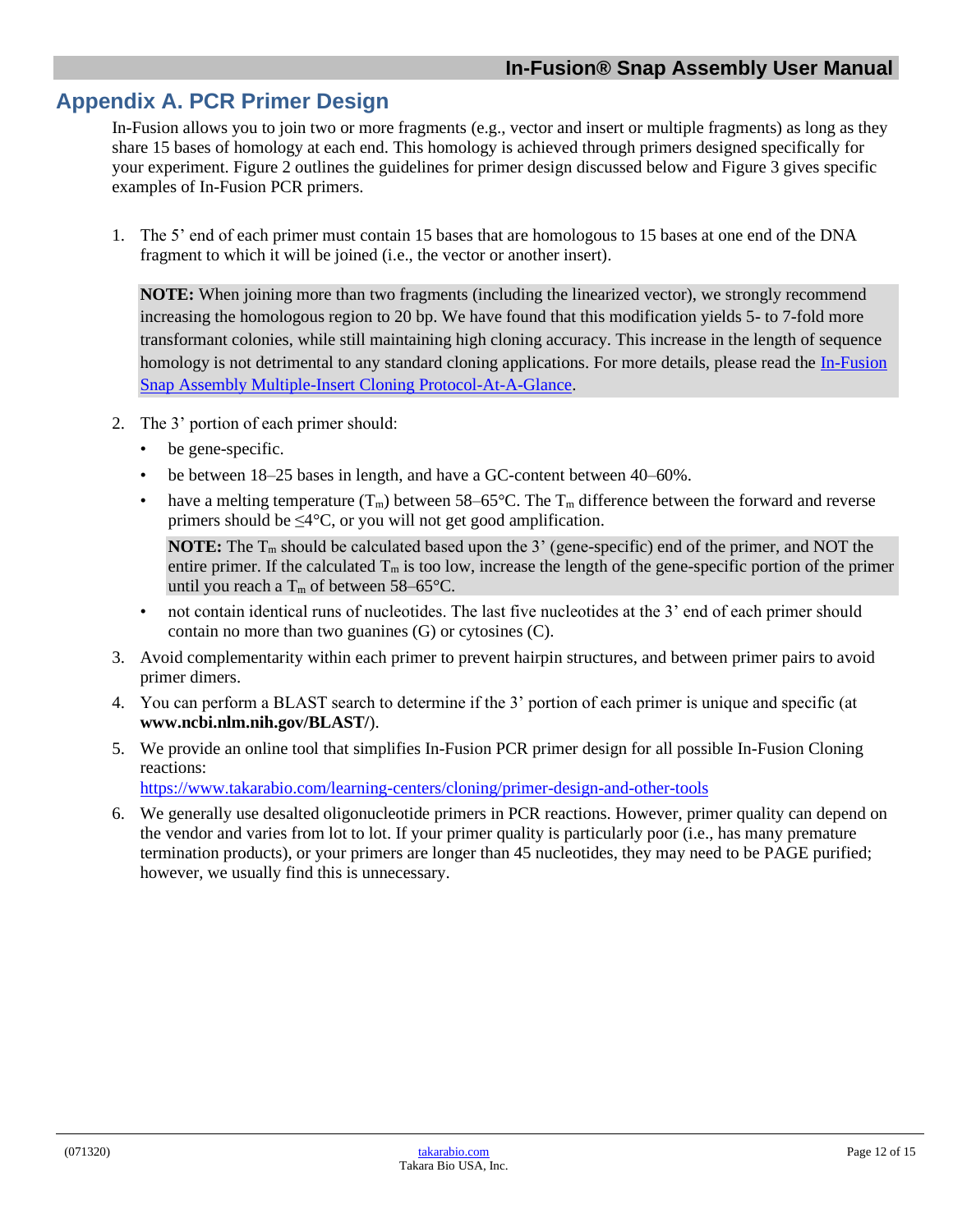#### **In-Fusion® Snap Assembly User Manual**



in the primer sequence, but the bases in 3' overhangs are not.

<span id="page-12-0"></span>**Figure 2. Universal primer design for In-Fusion technology.** Successful insertion of a PCR fragment requires that the PCR insert shares 15 bases of homology with each end of the linearized vector. This sequence homology is added to the insert through the PCR primers. For vectors with sticky ends, bases complementary to 5' overhangs are included in the primer sequence; bases in the 3' overhangs are not.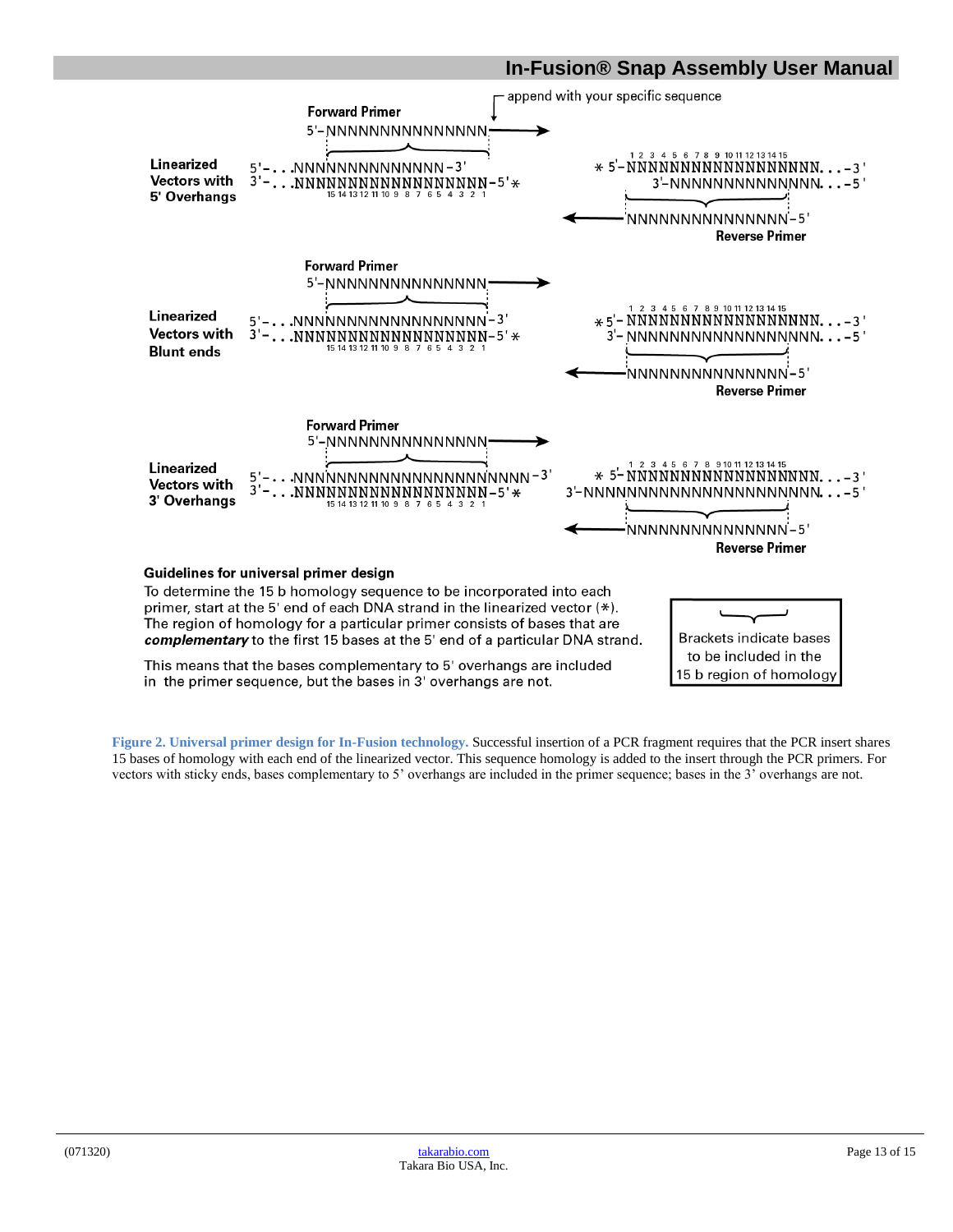

<span id="page-13-0"></span>**Figure 3. Examples of primers designed for In-Fusion cloning.** The above figure shows examples of primers designed with recognition sites for restriction enzymes that generate: 5' overhangs (**Panel A**), blunt ends (**Panel B**), and 3' overhangs (**Panel C**). The primer sequences are shown in bold. The Xs represent bases corresponding to the gene or sequence of interest. Additional nucleotides (indicated with a black box) have been added to each primer in order to reconstruct the restriction sites. **They are not part of the 15 bases of sequence homology.**